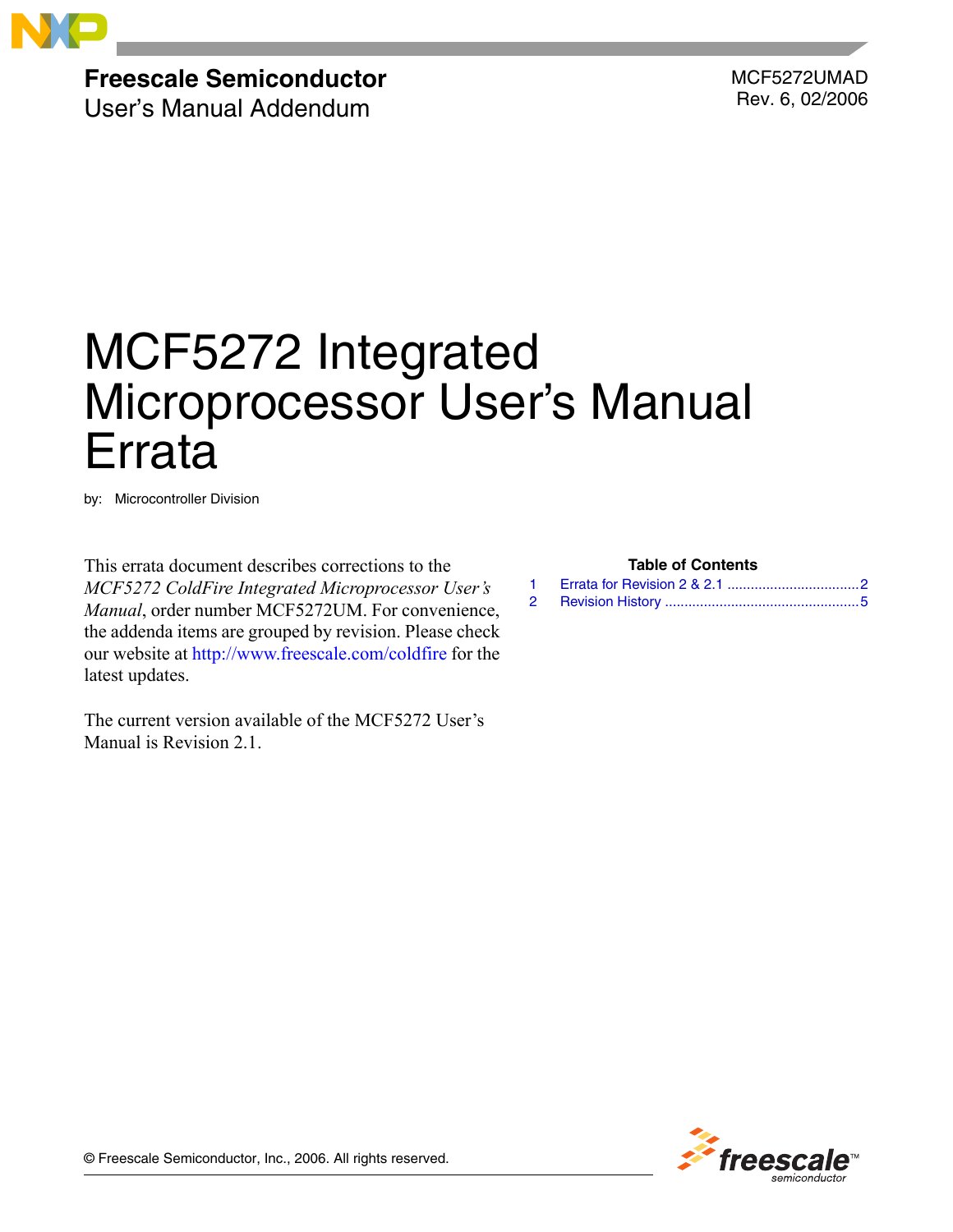

**Errata for Revision 2 & 2.1**

# <span id="page-1-0"></span>**1 Errata for Revision 2 & 2.1**

# **Table 1. MCF5272UM Rev 2 & 2.1 Errata**

| Location                                                                                                                                                         | <b>Description</b>                                                                                                                                                                                                                                                                                                                                                                                                                                                     |                          |                    |                          |                                               |                       |                     |                    |                          |  |
|------------------------------------------------------------------------------------------------------------------------------------------------------------------|------------------------------------------------------------------------------------------------------------------------------------------------------------------------------------------------------------------------------------------------------------------------------------------------------------------------------------------------------------------------------------------------------------------------------------------------------------------------|--------------------------|--------------------|--------------------------|-----------------------------------------------|-----------------------|---------------------|--------------------|--------------------------|--|
| Table 9-3/Page 9-4                                                                                                                                               | Change "Total page size" row as shown below:                                                                                                                                                                                                                                                                                                                                                                                                                           |                          |                    |                          |                                               |                       |                     |                    |                          |  |
|                                                                                                                                                                  | Table 9-3. Configurations for 16-Bit Data Bus                                                                                                                                                                                                                                                                                                                                                                                                                          |                          |                    |                          |                                               |                       |                     |                    |                          |  |
|                                                                                                                                                                  |                                                                                                                                                                                                                                                                                                                                                                                                                                                                        | 8-Bit<br>16-Bit          |                    |                          |                                               |                       |                     |                    |                          |  |
|                                                                                                                                                                  | <b>Parameter</b>                                                                                                                                                                                                                                                                                                                                                                                                                                                       | 16 Mbits                 |                    | 64 Mbits                 | 16 Mbits                                      | 64 Mbits<br>128 Mbits |                     |                    | 256 Mbits                |  |
|                                                                                                                                                                  | Number of devices                                                                                                                                                                                                                                                                                                                                                                                                                                                      |                          | $\overline{2}$     |                          |                                               | 1                     |                     |                    |                          |  |
|                                                                                                                                                                  | <b>Total size</b>                                                                                                                                                                                                                                                                                                                                                                                                                                                      | 4 Mbytes                 |                    | 16 Mbytes                | 2 Mbytes                                      | 8 Mbytes              |                     | 16 Mbytes          | 32 Mbytes                |  |
|                                                                                                                                                                  | Total page size                                                                                                                                                                                                                                                                                                                                                                                                                                                        | 2 Kbytes                 |                    | 4 Kbytes                 | 2 Kbytes                                      | 4 Kbytes              | 4 Kbytes            |                    | 8 Kbytes                 |  |
|                                                                                                                                                                  | Number of banks                                                                                                                                                                                                                                                                                                                                                                                                                                                        | $\overline{2}$           |                    | 4                        | $\overline{2}$                                | 4                     | 4                   |                    | 4                        |  |
|                                                                                                                                                                  | Refresh count in 64 mS                                                                                                                                                                                                                                                                                                                                                                                                                                                 | 4Κ                       |                    | 4K                       | 4K                                            | 4Κ                    | 4K                  |                    | 8K                       |  |
| Table 9-4/Page 9-4                                                                                                                                               | Change "Total page size" row as shown below:                                                                                                                                                                                                                                                                                                                                                                                                                           |                          |                    |                          |                                               |                       |                     |                    |                          |  |
|                                                                                                                                                                  |                                                                                                                                                                                                                                                                                                                                                                                                                                                                        |                          |                    |                          | Table 9-4. Configurations for 32-Bit Data Bus |                       |                     |                    |                          |  |
|                                                                                                                                                                  |                                                                                                                                                                                                                                                                                                                                                                                                                                                                        |                          |                    |                          |                                               |                       |                     |                    |                          |  |
|                                                                                                                                                                  | <b>Parameter</b>                                                                                                                                                                                                                                                                                                                                                                                                                                                       | 8-Bit                    |                    |                          |                                               | 16-Bit                |                     | 32-Bit             |                          |  |
|                                                                                                                                                                  |                                                                                                                                                                                                                                                                                                                                                                                                                                                                        | 16<br><b>Mbits</b>       | 64<br><b>Mbits</b> | 16<br><b>Mbits</b>       | 64<br>Mbits                                   | 128<br><b>Mbits</b>   | 256<br><b>Mbits</b> | 64<br><b>Mbits</b> | 128<br><b>Mbits</b>      |  |
|                                                                                                                                                                  | Number of devices                                                                                                                                                                                                                                                                                                                                                                                                                                                      |                          | 4                  | $\overline{c}$<br>1      |                                               |                       |                     |                    |                          |  |
|                                                                                                                                                                  | <b>Total size</b>                                                                                                                                                                                                                                                                                                                                                                                                                                                      | 8<br>Mbytes              | 32<br>Mbytes       | 4<br>Mbytes              | 16<br><b>Mbytes</b>                           | 32<br><b>Mbytes</b>   | 64<br><b>Mbytes</b> | 8<br><b>Mbytes</b> | 16<br><b>Mbytes</b>      |  |
|                                                                                                                                                                  | Total page size                                                                                                                                                                                                                                                                                                                                                                                                                                                        | $\overline{c}$<br>Kbytes | 4<br>Kbytes        | $\overline{2}$<br>Kbytes | 4<br>Kbytes                                   | 4<br>Kbytes           | 8<br>Kbytes         | 2<br>Kbytes        | $\overline{4}$<br>Kbytes |  |
|                                                                                                                                                                  | Number of banks                                                                                                                                                                                                                                                                                                                                                                                                                                                        | $\overline{2}$           | 4                  | 2                        | 4                                             | 4                     | 4                   | 4                  | 4                        |  |
|                                                                                                                                                                  | Refresh count in 64 mS                                                                                                                                                                                                                                                                                                                                                                                                                                                 | 4K                       | 4Κ                 | 4K                       | 4K                                            | 4Κ                    | 8K                  | 4Κ                 | 8K                       |  |
| Table 11-9/11-14<br>Change encodings for bits 31-9 to:<br>0 The corresponding interrupt source is masked.<br>1 The corresponding interrupt source is not masked. |                                                                                                                                                                                                                                                                                                                                                                                                                                                                        |                          |                    |                          |                                               |                       |                     |                    |                          |  |
| Table 13-17/13-33                                                                                                                                                | The description of CMULT reads "100 x 32" instead of "100 x 23" as printed in the user's manual.                                                                                                                                                                                                                                                                                                                                                                       |                          |                    |                          |                                               |                       |                     |                    |                          |  |
| 14.4.3/14-8                                                                                                                                                      | Replaced "Adequate delay between transfers must be specified for long data streams because the<br>QSPI module requires time to load a transmit RAM entry for transfer. Receiving devices need at<br>least the standard delay between successive transfers." with "Receiving devices need at least<br>the standard delay (DT=0) between successive transfers for long data streams because the<br>QSPI module requires time to load a transmit RAM entry for transfer." |                          |                    |                          |                                               |                       |                     |                    |                          |  |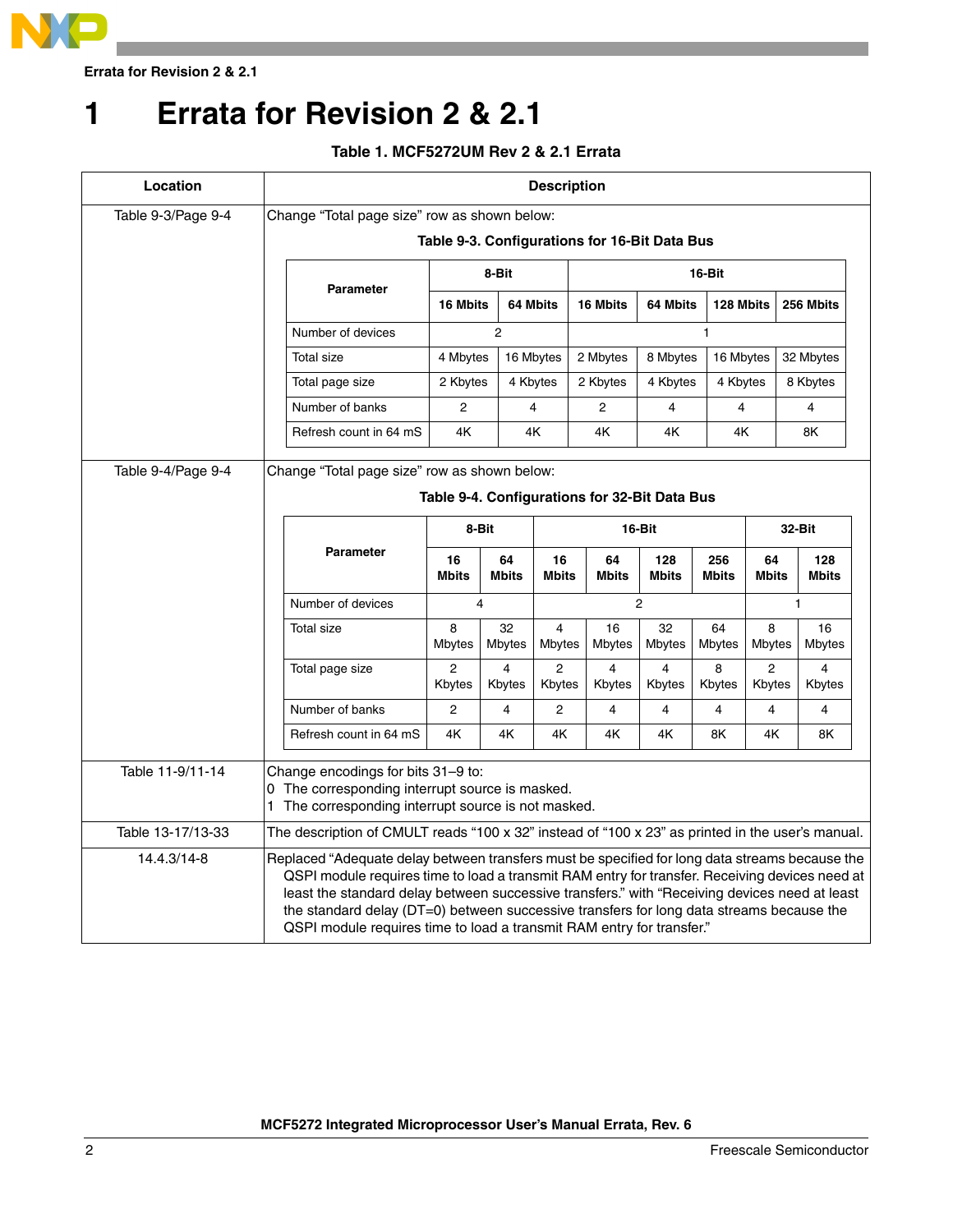

### **Errata for Revision 2 & 2.1**

| Location           | <b>Description</b>                                                                                                                                                                                                                                                     |  |  |  |  |
|--------------------|------------------------------------------------------------------------------------------------------------------------------------------------------------------------------------------------------------------------------------------------------------------------|--|--|--|--|
| 14.5.1/14-11       | Added Figure 14-5 "SPI Modes Timing" shown below.                                                                                                                                                                                                                      |  |  |  |  |
|                    | <b>SCK</b><br>$(CPOL = 0, CPHA = 0)$                                                                                                                                                                                                                                   |  |  |  |  |
|                    | <b>SCK</b><br>$(CPOL = 0, CPHA = 1)$                                                                                                                                                                                                                                   |  |  |  |  |
|                    | <b>SCK</b><br>$(CPOL = 1, CPHA = 0)$                                                                                                                                                                                                                                   |  |  |  |  |
|                    | <b>SCK</b><br>$(CPOL = 1, CPHA = 1)$                                                                                                                                                                                                                                   |  |  |  |  |
| 14.5.6/14-14       | Added this text: "A read or a write to QDR causes the value in QAR to increment."                                                                                                                                                                                      |  |  |  |  |
| Table 14-7/14-15   | In this table, the CONT bit description has been reworded to read: "Chip selects remain asserted<br>between transfers for a transfer of up to 16 words of data."                                                                                                       |  |  |  |  |
| 14.5.8/14-16       | In example 4, replaced "0x D00F" with "0x D00D."                                                                                                                                                                                                                       |  |  |  |  |
| $15.2/15-3$        | Changed "Timers 0 and 2" to "Timers 0 and 1" because these drive TOUT0 and TOUT1.                                                                                                                                                                                      |  |  |  |  |
| Figure 15-4/15-5   | Corrected address field to read "MBAR + 0x208 (TCAP0); 0x228 (TCAP1); 0x248 (TCAP2); 0x268<br>(TCAP3)."                                                                                                                                                                |  |  |  |  |
| Figure 16-24/16-23 | Changed upper "UART Transmit FIFO (URB) (24 Bytes)" to "UART Transmit FIFO (UTB) (24<br>Bytes)" and lower "UART Transmit FIFO (URB) (24 Bytes)" to "UART Receive FIFO (URB) (24<br>Bytes)."                                                                            |  |  |  |  |
| Table 17-5/17-6    | The description of PBCNT11 reads "10 Reserved" instead of "10 QSPI_CS" as printed in the<br>user's manual.                                                                                                                                                             |  |  |  |  |
| 20.12/20-23        | Add to note. "SDCLK can be affected if master reset is not used for power-on."                                                                                                                                                                                         |  |  |  |  |
| 20.12.1/20-24      | Changed RSTI to RSTO in "The levels of the mode select inputs, QSPI_Dout/WSEL,<br>QSPI_CLK/BUSW1, and QSPI_CS0/BUSW0, are sampled when RSTO negates and they<br>select the port size of $\overline{CS0}$ and the physical data bus width after a master reset occurs." |  |  |  |  |

# **Table 1. MCF5272UM Rev 2 & 2.1 Errata (continued)**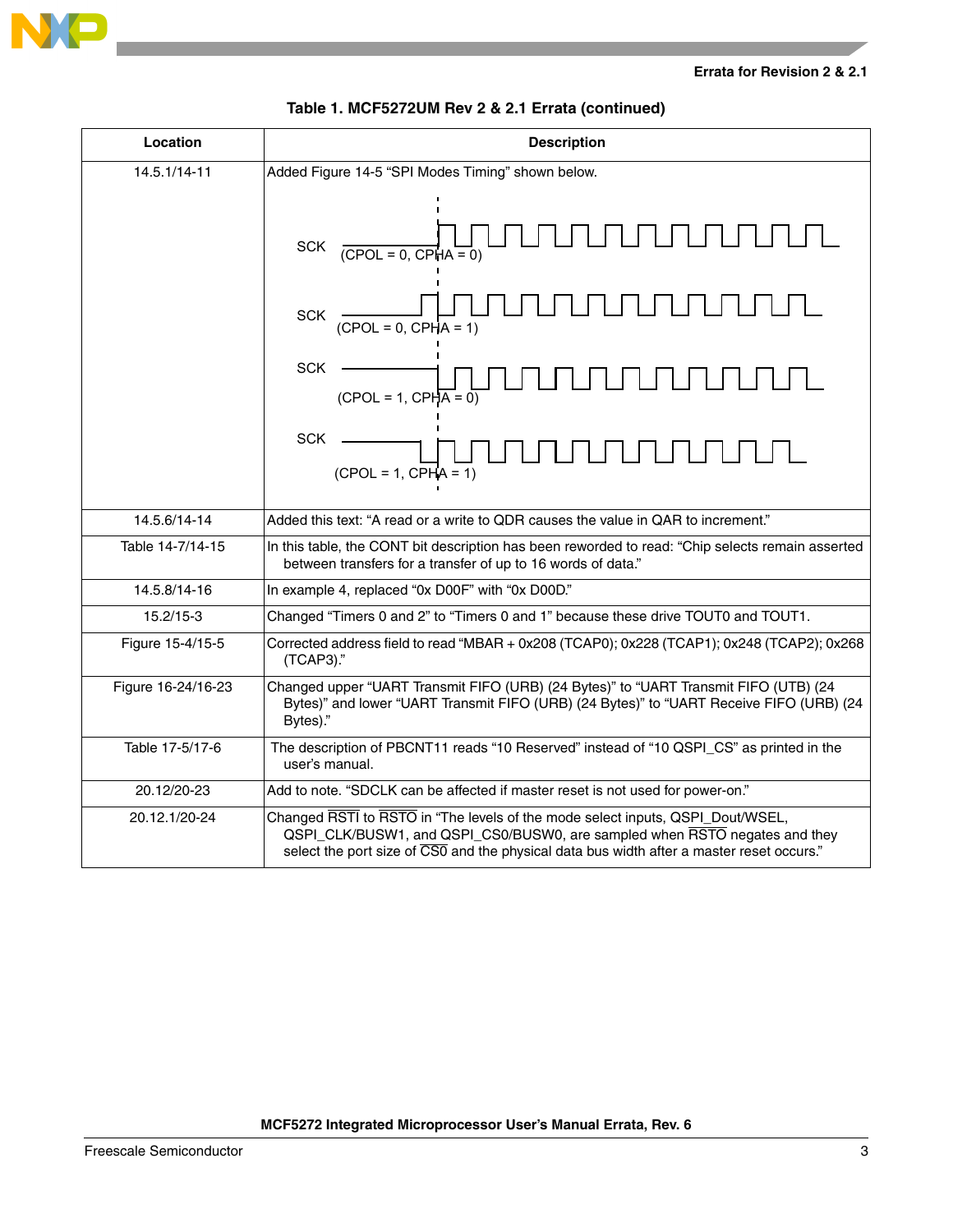

**Errata for Revision 2 & 2.1**



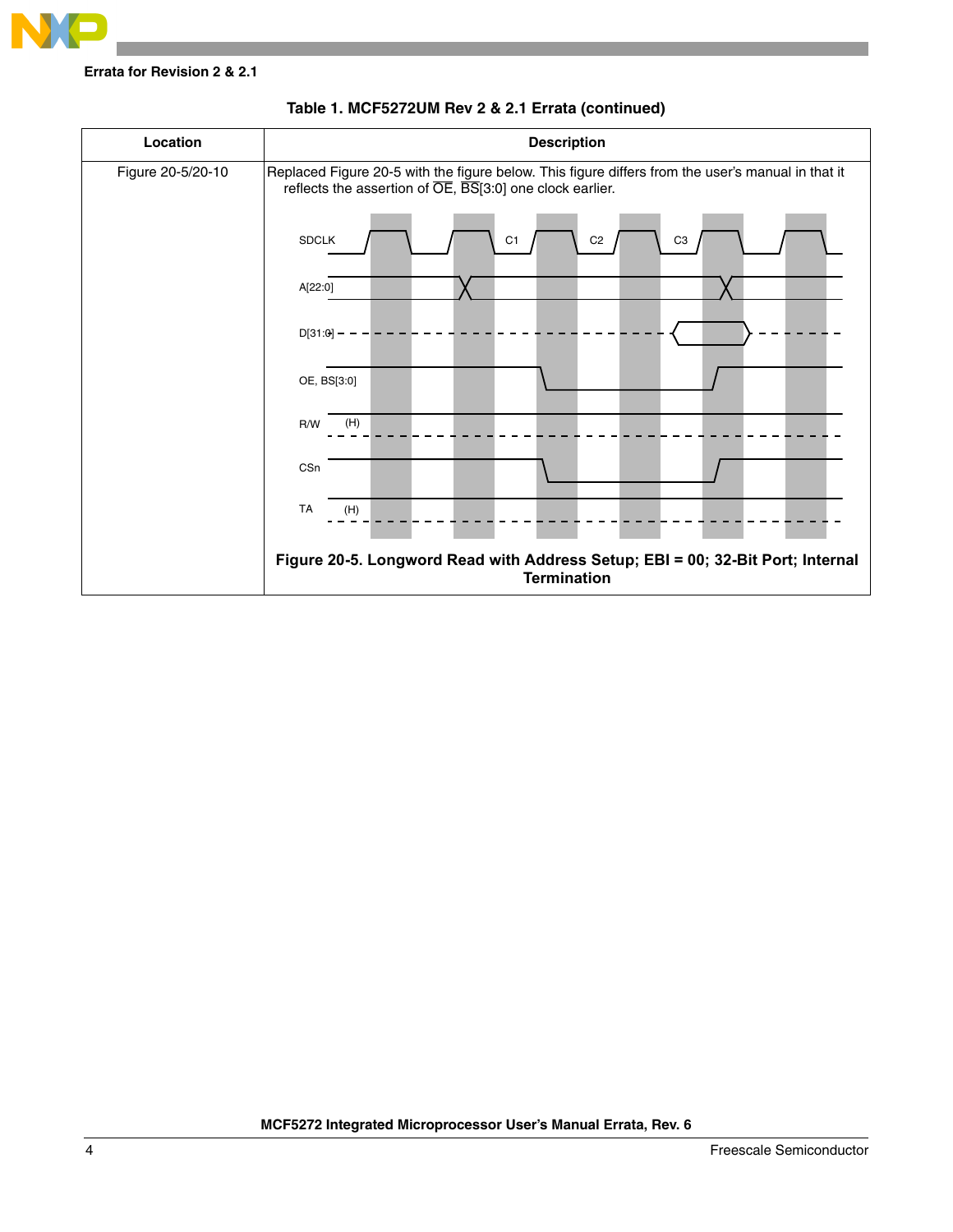



### **Table 1. MCF5272UM Rev 2 & 2.1 Errata (continued)**

# <span id="page-4-0"></span>**2 Revision History**

Table 2 provides a revision history for this document.

## **Table 2. Revision History Table**

| <b>Rev. Number</b> | <b>Substantive Changes</b>                                                                                                       | Date of Release |
|--------------------|----------------------------------------------------------------------------------------------------------------------------------|-----------------|
| 5                  | • Added Table 11-9 errata.<br>• Added Figure 16-24 errata.<br>• Added SDCLK errata for Section 20.12.<br>• Added VIH max errata. | 07/2005         |
| 6                  | • Added SDRAM configuration tables errata.                                                                                       | 02/2006         |